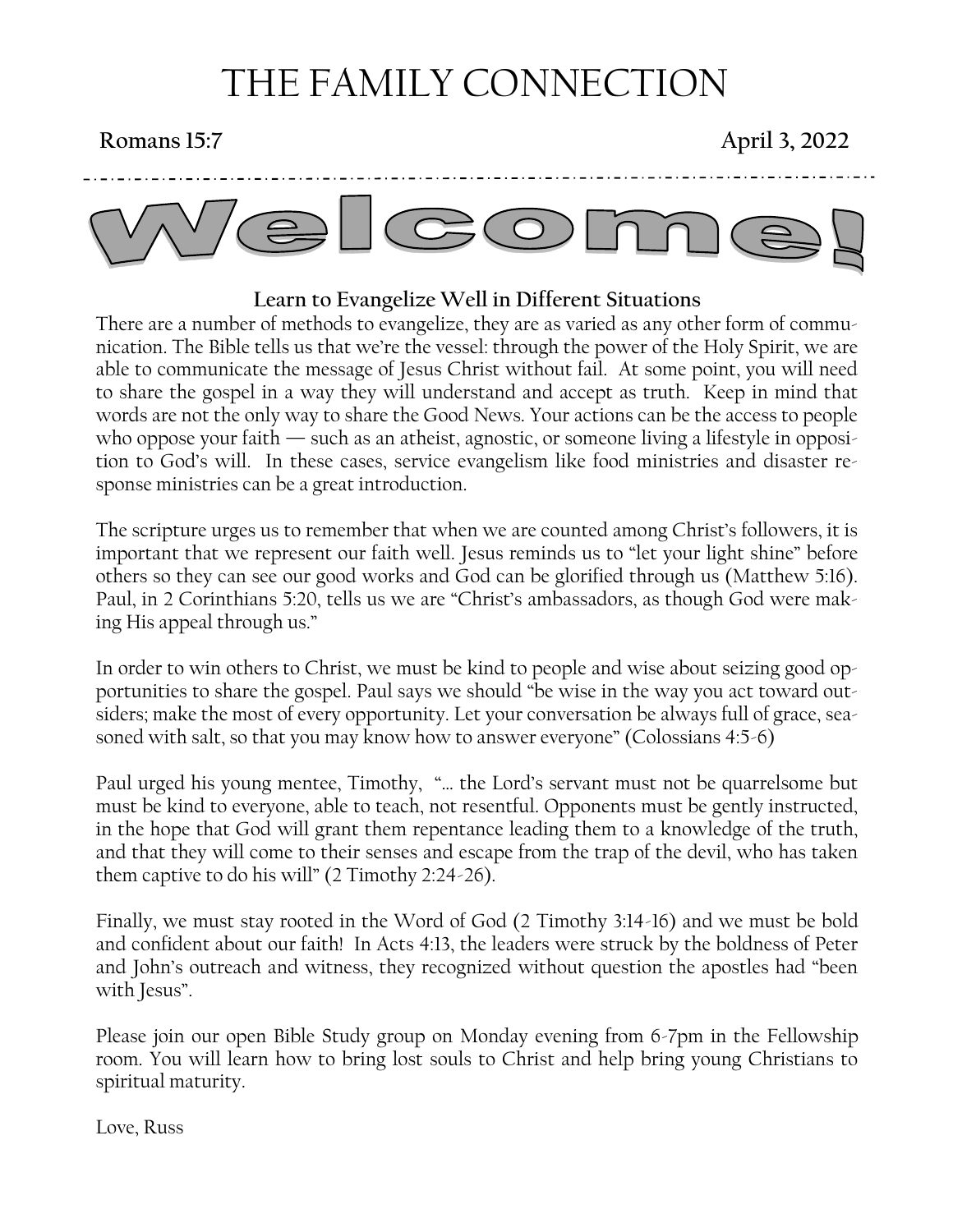## **PRAYER LIST\* MEMBERS**

- Claude Haynes • Debbie Kendall
- Linda Copeland
- Danny Shelly
- Margie Rhodes
- Bonnie Stephens
- Maria Reategui
- Elvis Durity
- Bob Stafford
- Lew Parks
- Frieda Rodgers
- Doug Fee
- Carla Sledge
- Donna Strong
- Lee & Linda Sutton
- Di Menoher
- Jeff Blake
- Glenn Macon
- Rick Barrett
- Lardys Landeros
- Milena Fitzgerald

### **NURSING HOME / SHUT-INS**

June McCauley

• Wayne Bucy

- **FAMILY & FRIENDS Jon Sauer** • Kasey Dudley Tania Gadbury • Maddie Whitlock Cara Rogers
- Amelia Larios
- Joe & Marie Lennon's son
- Mary Ryder Lynn Greer
- Linda Sutton grandson Matt  $\&$ great granddaughter Jordan
- John Wallace's sister, Beth
- Marsha Hampton
- Marco Moros
- Hussey Family Sally Abbott
- Judy Sauer's g-daughter, Meaghan
- Ivonne Maria Reategui's cousin
- Robert Champion Michael Presto
- Larry Brown Judy Brugman
- **Brooke Ruppel** • Ao Hotchkiss
- 
- Mary Nell Shelly
- Danny Billingsby • Donia Ciabuca
- Adrian Ivanov

### **MILITARY** Christopher Lemay Lee Strong

| Order of Worship<br>April 3, 2022 |                                                                   |  |
|-----------------------------------|-------------------------------------------------------------------|--|
| Call to Worship:                  | Joe Lennon                                                        |  |
| Welcome:                          | "I Know that My Redeemer Lives"<br><b>Tim Neal</b>                |  |
| Medley                            | "I Love the Lord"<br>"Highest Place"                              |  |
| Prayer:                           | Carl Thompson                                                     |  |
|                                   | "Worthy Is the Lamb"                                              |  |
| Communion:                        | David Wakeland<br>Matthew 26:26-29<br>Galatians 6:7-10            |  |
| Song before the Message           |                                                                   |  |
|                                   | "The Greatest Command"                                            |  |
|                                   | Children are invited to go to the worship class during this song* |  |
| Message:                          | <b>Tim Neal</b>                                                   |  |
| <b>Invitation Song:</b>           | "I Heard the Voice of Jesus Say"                                  |  |

**Closing Song:** *"This World Is Not My Home"*

### **Closing Prayer: Drew Meulenberg**

Parents please pick up your children from class

**\*Children's Worship Class** - 3 years of age to Pre-K - Classroom A8

**Worship volunteers** - remember to meet in Classroom A-11 at 8:50

Communion bread has been placed into individual cups. Gluten Free communion has been placed within the very center ring of each tray.

### **Future Events**

| <b>Every Monday:</b>                                    | Russ' Open Bible Study - 6-7PM - Fellowship Rm  |  |
|---------------------------------------------------------|-------------------------------------------------|--|
| <b>Every Tuesday:</b>                                   | Men's Prayer Meeting - 6:30 AM                  |  |
| <b>Every Tuesday:</b>                                   | Girls' Devo - 6:15PM - Pam Macon's home         |  |
| EVERY SUNDAY IN MARCH: Melissa will take your new photo |                                                 |  |
| April 8th:                                              | Youth Group Egg Hunt - 6PM @ Dempsey's home     |  |
| April 23rd:                                             | Ladies' Birthday Fellowship                     |  |
| May 2 - 6th:                                            | Livingston Academy Teacher Appreciation Week    |  |
| May 13th:                                               | VPK Graduation 9:30 AM                          |  |
| May 14th - 15th:                                        | West Broward Youth Group Weekend Event          |  |
| March 3 - 5, 2023:                                      | Camping Retreat - Hillsborough River State Park |  |
|                                                         |                                                 |  |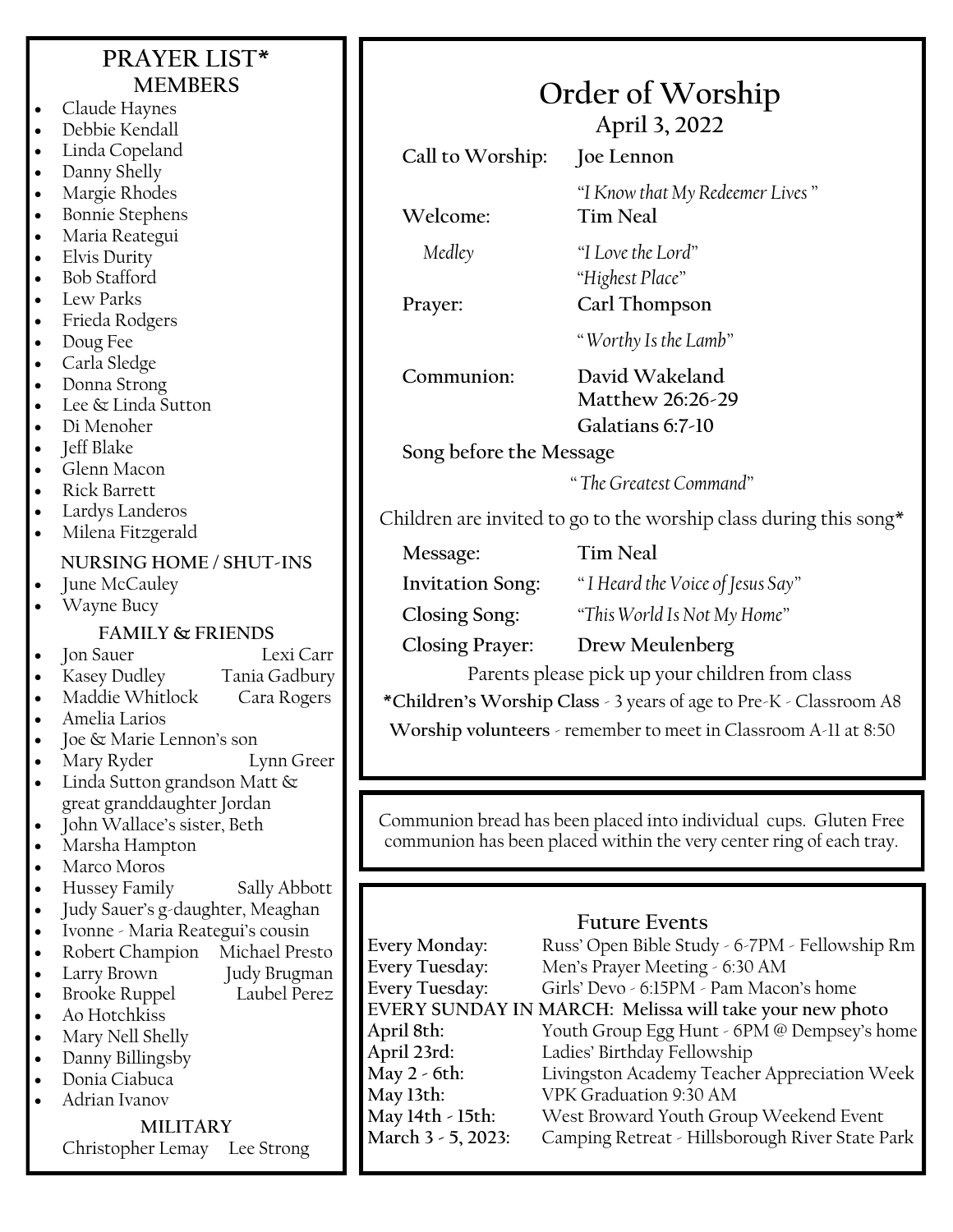| <b>GIVING &amp; ATTENDANCE</b>                               | Bible Study Times & Locations                                                                                                                          |
|--------------------------------------------------------------|--------------------------------------------------------------------------------------------------------------------------------------------------------|
| WEEK ENDED March 27, 2022                                    | Sunday morning classes:                                                                                                                                |
| Weekly Actual<br>\$6,528                                     | Adults will gather in the Auditorium - Tim Neal                                                                                                        |
| Weekly Budget<br>\$9,500                                     | Singing Class -will meet in Classroom A8 - Joe Lennon                                                                                                  |
| Weekly Variance<br>$\sqrt{$2,972}$                           | Cradle Roll will meet in the Training Room - Melissa Neal                                                                                              |
| 4 Week Average Variance \$<122>                              | PreSchool will meet in Classroom #2a > Nora Vitiello                                                                                                   |
| Sunday Worship:                                              | K-2nd grades will meet in Classroom #7 - Susan Meulenburg                                                                                              |
| Attendance in Building<br>168                                | 3rd $-5$ <sup>th</sup> grades will meet in Classroom A-11 - Kristin Cipolla                                                                            |
| Attendance via views online:<br>169                          | Teens - meet out in the Teen House with Zak & Jordyn Dempsey                                                                                           |
| Sunday Morning Study:                                        | Sunday night: - See insert for locations                                                                                                               |
| Attendance in Building<br>98                                 | Wednesday night classes 6:30PM:                                                                                                                        |
| Attendance via views online:<br>69                           | Adults - Auditorium - teacher - Jeff Blake                                                                                                             |
| Sunday Evening:                                              | Ladies - Fellowship Room - Trustworthy - various ladies                                                                                                |
| <b>Connection Group Attendance</b>                           | <i>PreSchool</i> will meet in <i>Classroom</i> #2a > Susan Shelly                                                                                      |
| Wednesday:                                                   | 3rd – $5^{th}$ grades will meet in Classroom A-11 - teachers Diana Travis                                                                              |
| Attendance in Building/Teens 60<br>Attendance online:<br>120 | & Pam Billingsby<br>Teens - Teen House - with Zak & Jordyn Dempsey                                                                                     |
|                                                              |                                                                                                                                                        |
| PRAYER SECTION                                               | Our virtual options via Facebook $\&$ YouTube, $\&$ the times listed above.                                                                            |
| Claude Haynes, June McCauley,                                | We hope you will join us in one of these Bible study opportunities.                                                                                    |
| Elvis Durity, & Scott Blake contin-                          |                                                                                                                                                        |
| ue to have health challenges.                                | "Singles Ministry – Chat 'n ChewTODAY!!                                                                                                                |
|                                                              | The Singles Ministry would like to usher in April with a "Chat 'n                                                                                      |
| • Pray for the families affected by<br>COVID-19.             | Chew" lunch event after service today. If you'd like to join us, please let                                                                            |
|                                                              | us know by meeting us in front of the photo boards by the doors after                                                                                  |
| • Jeff Blake's surgery went well.                            | service. We'll determine as a group where we'll dine. Looking forward<br>to fun fellowship. If you're here today as a guest, please join us! If you're |
| • Danny Shelly had some complica-                            | with a guest, bring 'em! Guests' lunch will be on us. See ya at the photo                                                                              |
| tions after his surgery, but is doing                        | boards!                                                                                                                                                |
| better now.                                                  | -Kasey, Judy, and Angela."                                                                                                                             |
| · Linda Sutton reports that she is                           |                                                                                                                                                        |
| doing well.                                                  | You Are Appreciated                                                                                                                                    |
| Judy Sauer's granddaughter's sur-                            | Thanks to everyone who volunteered their time and talents, the Easter                                                                                  |
| gery went well. She's in pain and                            | Festival was a wonderful success! We are blessed to have such a great                                                                                  |
| is expected to have a lengthy re-                            | team of people. It was heartwarming to see so many connections being                                                                                   |
| covery.                                                      | made with the daycare families and members of our community.                                                                                           |
| • Condolences go out to Kasey Da-                            |                                                                                                                                                        |
| vis in the passing of her cousin                             | Save the Date / Camping Retreat                                                                                                                        |
| who was in an accident last week.                            | Scott & Diane Otey are excited to announce that they have finally                                                                                      |
|                                                              | secured campsites for the weekend of March 3 - 5, 2023! The camping                                                                                    |
| Birthday's & Anniversaries                                   | retreat will be at the Hillsborough River State Park. Campsites are also<br>available for Thursday, March 2nd if you want to arrive early. Please see  |
| 5 - Damian Harty                                             | Scott or Diane if you would like to enjoy a relaxing, unplugged weekend                                                                                |
| 5 - Tim Neal                                                 | with your church family.                                                                                                                               |
| 6 - Pamela Escobar                                           |                                                                                                                                                        |
| 8 - Phil Osborne                                             |                                                                                                                                                        |
| 14 - America Gutierrez                                       | <b>Youth Group Event</b>                                                                                                                               |
| 15 - Cody Callanan                                           | April 8th: Youth Group Easter Egg Hunt & Game Night at the Dempsey                                                                                     |
| 16 - Jordyn Dempsey                                          | home - 6-8pm. The egg hunt will include a golden egg with a special                                                                                    |
| 16 - Kasey Davis                                             | prize hidden inside. Pizza and games will follow the egg hunt. Plan to                                                                                 |
|                                                              | attend and bring a friend!                                                                                                                             |